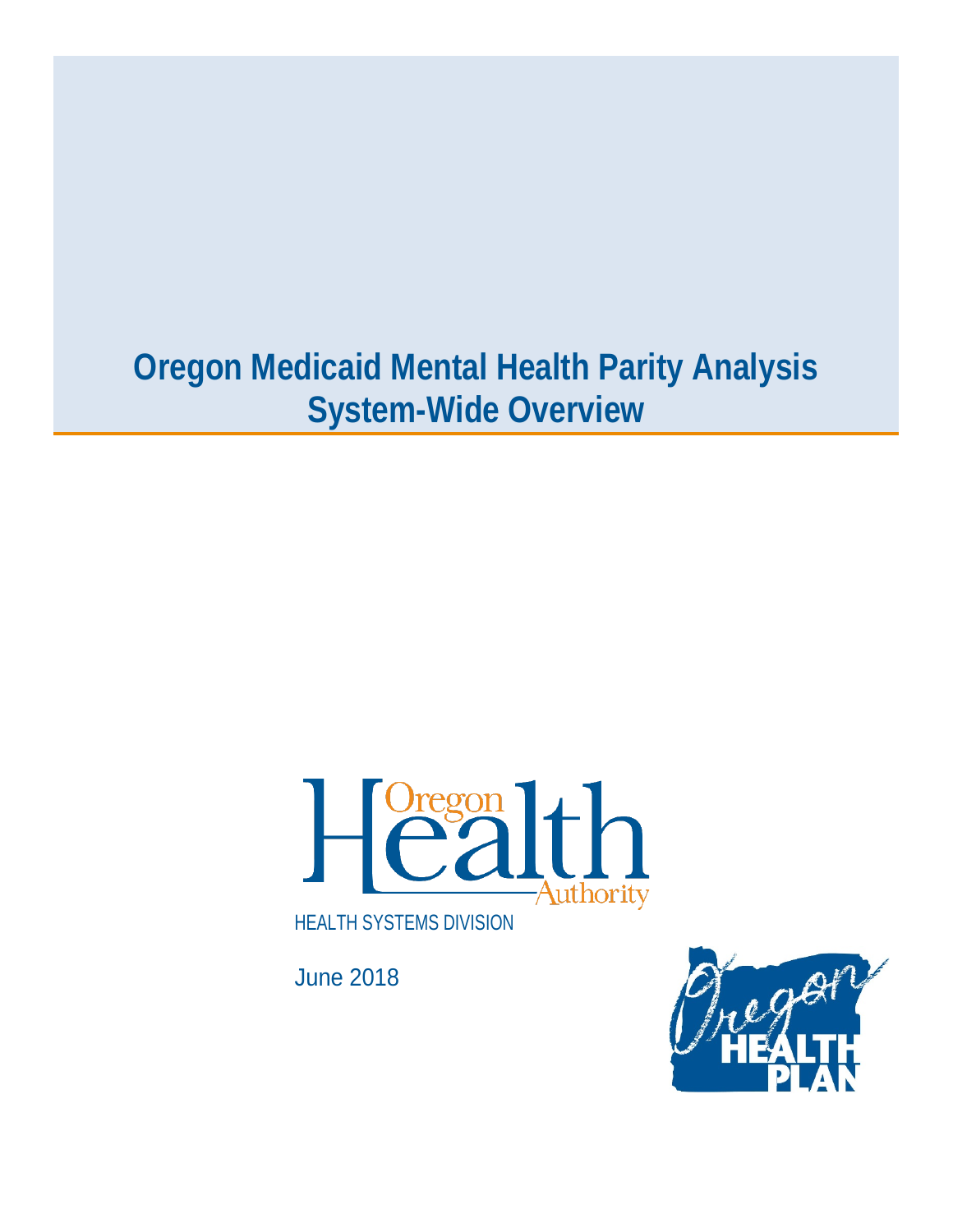# Table of contents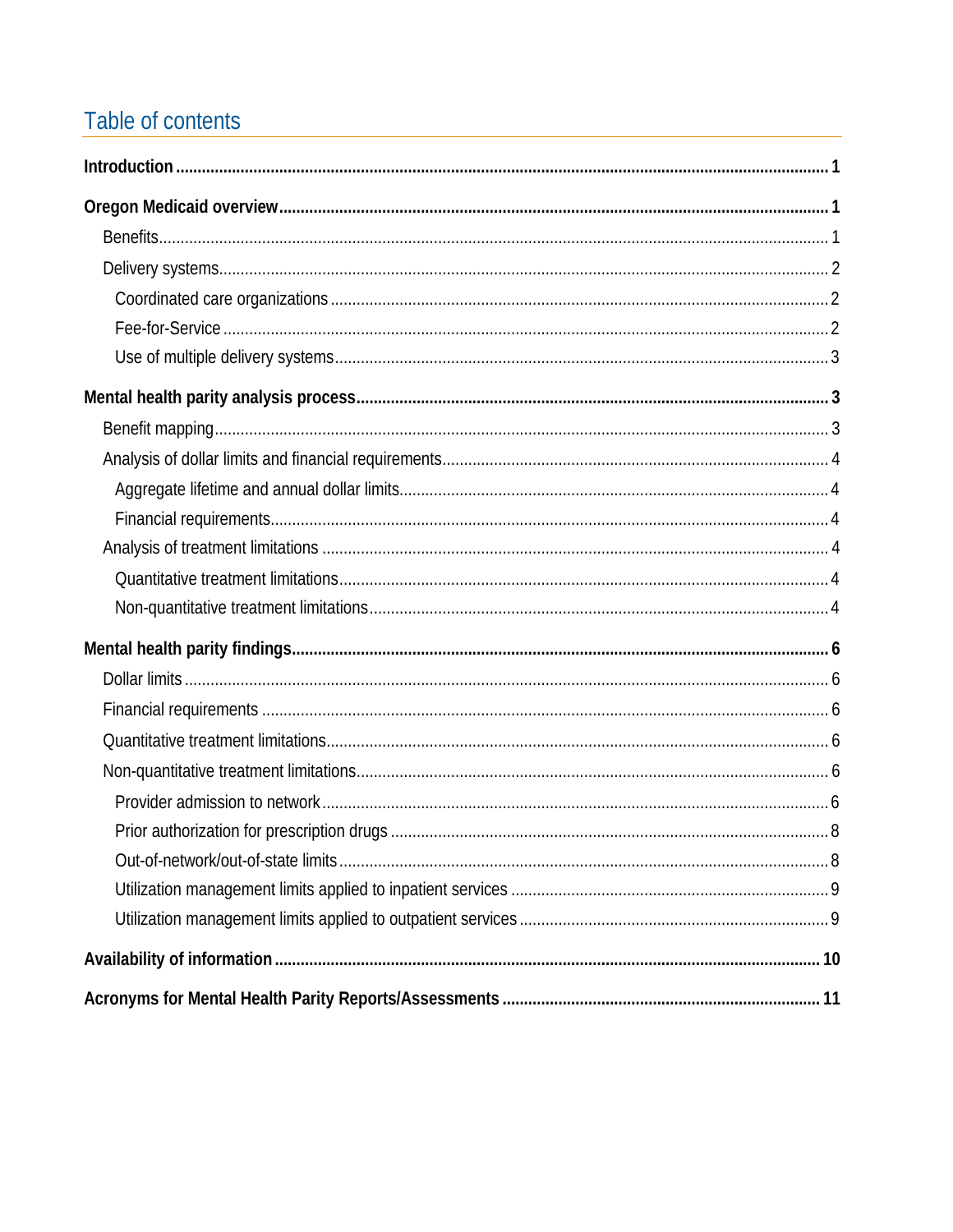# <span id="page-2-0"></span>Introduction

Mental health parity (MHP) regulations are intended to ensure coverage and access to services treating substance use disorders and mental health conditions. The required analysis of mental health benefits is governed by federal regulations.

The Mental Health Parity and Addiction Equity Act (MHPAEA) of 2008 governs how mental health (MH) and substance use disorder (SUD) treatments are delivered in group health plans. MHPAEA requires that plans ensure that limitations on mental health or substance use disorder (MH/SUD) benefits are comparable to and applied no more stringently than the limitations applied to medical and surgical (M/S) benefits. Provisions of MHPAEA became applicable to the Oregon Health Plan (OHP) in October 2017 when the Medicaid Parity Final Rule (CMS-2333-F) went into effect.

- The rule requires parity in key areas:
	- o Aggregate lifetime and annual dollar limits;
	- o Finanical requirements (FR such as copays);
	- o Quantitative treatment limitations (QTL such as visit limits);
	- o Non-quantitative treatment limitations (NQTL such as prior authorization).

The rule requires that limitations in the areas mentioned above are not more restrictive for MH/SUD than for M/S, for members:

- o In a managed care organization (such as a CCO);
- o Covered by the Children´s Health Insurance Program (CHIP);
- o Covered under the Affordable Care Act (ACA).

To meet the requirements of the law, the Oregon Health Authority (OHA) and Oregon's 15 coordinated care organizations (CCOs) must show that limitations (such as day limits, prior authorization requirements, or network admission standards) for MH and SUD services are comparable to and applied no more stringently than those for M/S services.

# <span id="page-2-1"></span>Oregon Medicaid overview

The Oregon Health Authority (OHA) acts as Oregon's single state Medicaid agency. It oversees administration of medical assistance in Oregon. Low-income Oregonians receive Oregon Health Plan (OHP) coverage, funded primarily through Medicaid and the Children's Health Insurance Program (CHIP). In 2014, Oregon expanded OHP eligibility by implementing provisions of the Affordable Care Act (ACA).

# <span id="page-2-2"></span>*Benefits*

Medicaid, CHIP and ACA populations receive the same benefit package, OHP. OHP is the main benefit package and includes M/S and MH/SUD services such as, but not limited to:

- ► Addiction treatment;
- ► Diagnostic services;
- ► Hospital care;
- ► Medical care including shots and checkups;
- ► Maternity, prenatal, and newborn care;
- ► Medical equipment and supplies;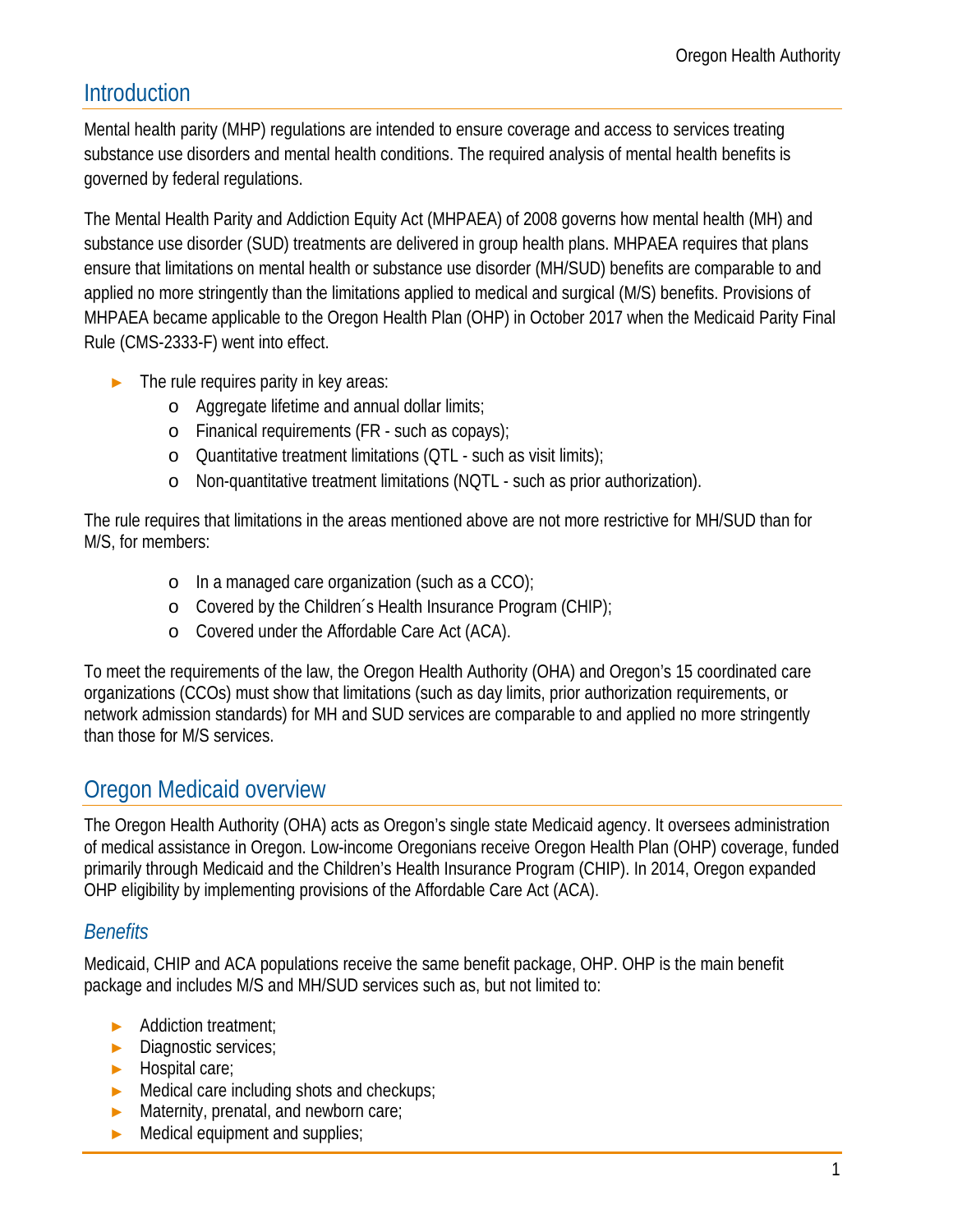- ► Mental health care;
- ► Office visits (e.g., doctor, nurse, etc.)
- ► Physical, occupational and speech therapy; and
- ► Prescription drugs.

These benefits are provided in accordance with the [Prioritized List of Health Services,](https://www.oregon.gov/oha/HPA/CSI-HERC/Pages/Prioritized-List.aspx) developed by the Health Evidence Review Commission. The list places a priority on prevention in order to avoid disease and future medical conditions altogether to the greatest extent possible.

# <span id="page-3-0"></span>*Delivery systems*

OHA contracts with private companies, primary care providers and clinics to provide comprehensive coordination and management for medical, dental and mental health care. To deliver these services, there are two delivery systems:

- ► **Managed care:** OHA pays contracted managed care entities a monthly financial allotment for each enrolled member, whether or not the member gets services in that month.
- ► **Fee-for-service (FFS):** OHA pays contracted providers a fee for each service they deliver to members.

#### <span id="page-3-1"></span>**Coordinated care organizations**

In 2012, coordinated care organizations (CCOs) became the primary managed care model. Locally established throughout Oregon, each CCO operates on its own global budget with a methodology that allows for growth at a fixed rate from year to year. CCOs are accountable for the health outcomes of the population they serve. OHA and the federal government monitor these outcomes closely.

As of February 1, 2018, OHA had contracts with 15 CCOs to provide comprehensive physical, oral and behavioral health services to the OHP population:

- 1. Advanced Health
- 2. AllCare
- 3. Cascade Health Alliance
- 4. Columbia Pacific CCO
- 5. Eastern Oregon CCO
- 6. Health Share of Oregon
- 7. Intercommunity Health Network
- 8. Jackson County Connect
- 9. PacificSource Central
- 10. PacificSource Gorge
- 11. PrimaryHealth of Josephine County
- 12. Trillium Community Health
- 13. Umpqua Health Alliance
- 14. Willamette Valley Community Health
- 15. Yamhill Community Care

## <span id="page-3-2"></span>**Fee-for-Service**

Fee-For-Service means the state directly pays enrolled providers for each service performed. This applies to:

- ► OHP members who are not enrolled in managed care; and
- Services paid by OHA (not the CCO) for all OHP members, known as carve-outs. Carve-outs include some waivered services such as the 1915(c) benefit; drugs in standard therapeutic classes 7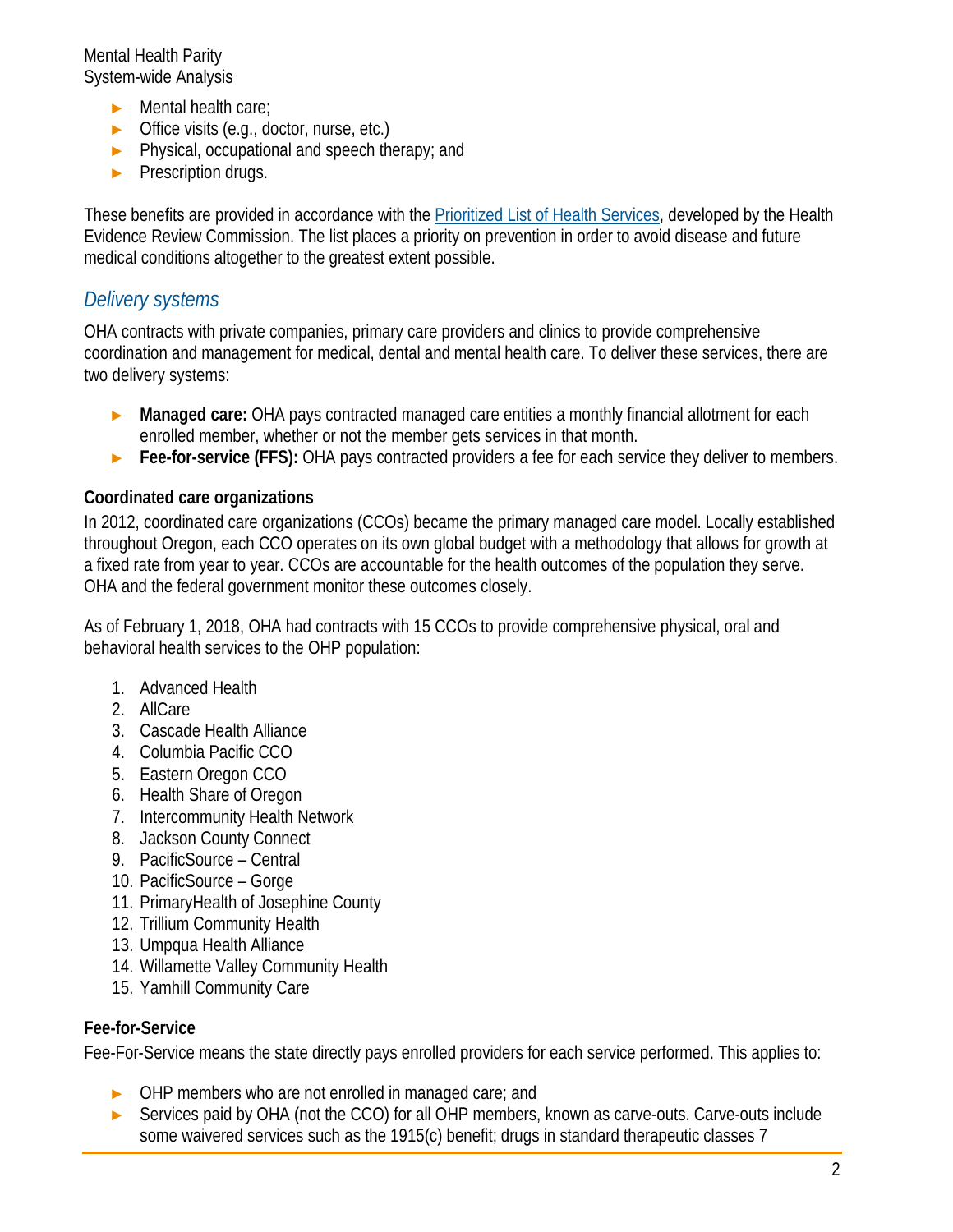(ataractics-tranquilizer) and 11 (psychostimulants-antidepressants); and Depakote, Lamictal and their generic equivalents.

Newly eligible OHP members may use the Fee-for-Service delivery system to access care until they complete CCO enrollment. Approximately 10 percent of the OHP population remains FFS, meaning they do not get enrolled in CCOs for various reasons (such as federal law, state policies and CCO availability in certain parts of the state).

## <span id="page-4-0"></span>**Use of multiple delivery systems**

M/S and MH/SUD services under the OHP benefit are the same for all members, although they may receive their services through multiple delivery systems. CCO members have specific levels of enrollment that determine whether they access care through a CCO or the FFS system.

- ► **CCOA:** MH/SUD, M/S and dental health care are covered by a CCO.
- ► **CCOB:** MH/SUD and M/S are covered by a CCO.
- ► **CCOE:** MH/SUD is covered by a CCO. M/S and dental care are covered FFS.
- ► **CCOG:** MH/SUD is covered by a CCO. M/S is covered FFS.

For the purposes of mental health parity analysis, CCOA and CCOB benefits are grouped together, and CCOE and CCOG are grouped together.

# <span id="page-4-1"></span>Mental health parity analysis process

Oregon's MHP analysis process evaluates OHP delivery systems to ensure that limitations on MH/SUD benefits are comparable to and applied no more stringently than the limitations applied to M/S benefits. Under the parity rule, MHP requirements apply to all OHP benefits delivered through managed care and FFS delivery systems.

This analysis is based on the guidance outlined in the toolkit provided by the Centers for Medicare & Medicaid Services (CMS): *Parity Compliance Toolkit Applying Mental Health and Substance Use Disorder Parity Requirements to Medicaid and Children's Health Insurance Programs*.

# <span id="page-4-2"></span>*Benefit mapping*

The first step in the MHP analysis is to determine which services are defined as MH/SUD and which are M/S. MH/SUD services are those that are used to treat a MH/SUD diagnosis, and M/S services are those used to treat a M/S diagnosis. For the purpose of Oregon Medicaid's parity analysis, the current International Classification of Diseases (ICD-10) has been adopted for mapping conditions into M/S and MH/SUD buckets.

For the purpose of Oregon's MHP analysis:

- ► Mental health benefits means benefits for items or services for mental health conditions listed in ICD-10 Chapter 5 (F), except for subchapter 1 (F01-09, mental disorders due to known physiological conditions), subchapter 2 (F10-F19, Mental and Behavioral disorders due to psychoactive substance use) and subchapter 8 (Intellectual disabilities).
- ► Substance use disorder benefits means benefits for items or services for substance use disorder conditions listed in ICD-10 Chapter 5 (F) subchapter 2 (F10-F19, Mental and Behavioral disorders due to psychoactive substance use).
- ► Benefits used to treat all other ICD-10 diagnoses are considered medical/surgical.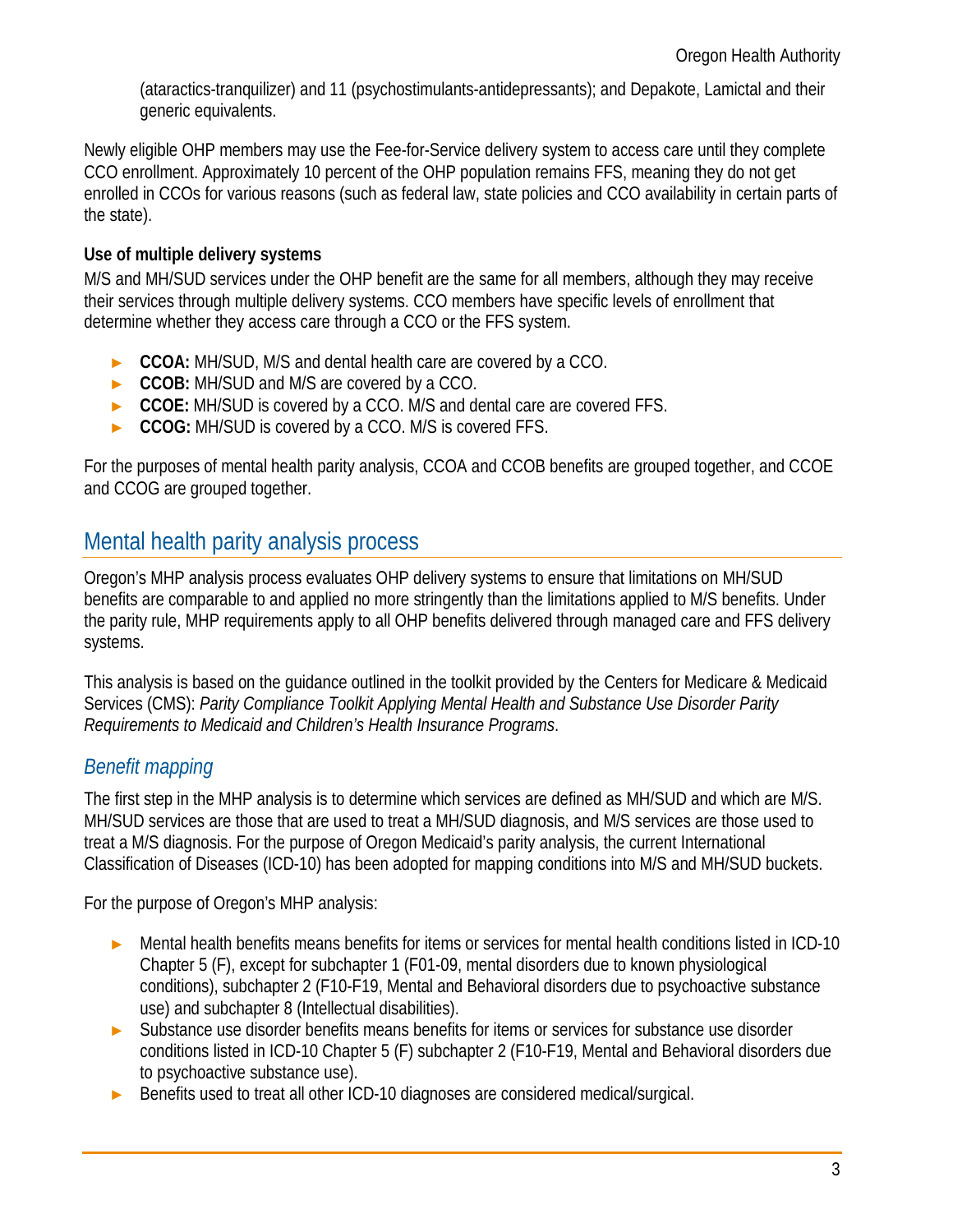Benefits are assigned to M/S or MH/SUD groupings based on the ICD-10-CM diagnosis, not according to who is providing the service or which delivery system is being used. For example, an ER visit to address a MH/SUD diagnosis is considered a MH/SUD benefit and an ER visit to address a M/S diagnosis is considered an M/S benefit.

MH/SUD, and M/S benefits are then mapped into four classifications: inpatient, outpatient, prescription drug and emergency care. OHA developed the [Oregon Mapping Guide](https://www.oregon.gov/oha/HSD/OHP/Tools/Guide%20to%20Mapping%20Oregon%20Medicaid%20Benefits%20and%20Services.pdf) to define how CCOs and OHA assign services to these classifications for the purpose of MHP analysis.

# <span id="page-5-0"></span>*Analysis of dollar limits and financial requirements*

MHP analysis requires a review of dollar limits and financial requirements that apply to MH/SUD benefits. These include aggregate lifetime (AL) and annual dollar limits (ADL), and financial requirements (FR).

## <span id="page-5-1"></span>**Aggregate lifetime and annual dollar limits**

Aggregate lifetime (AL) and annual dollar limits (ADL) place a cap on the dollar benefits an individual consumer may receive. ALs and ADLs set a fixed limit to the benefit amount in a year or in the consumer's lifetime. ALs and ADLs cannot be applied to MH/SUD benefits unless they are applied to one third of M/S benefits. These limits cannot be more restrictive for MH/SUD than those applied to M/S benefits.

OHP does not permit the use of ALs or ADLs. OHA reviewed the policies and operations of its FFS system for ALs and ADLs. Each CCO also reviewed its policies and operations for ALs and ADLs. The result of this review yielded no instances of ALs or ADLs in the Oregon Medicaid delivery system.

## <span id="page-5-2"></span>**Financial requirements**

Financial requirements (FR) require consumers to pay to access services. FRs include fees such as copays, coinsurance and deductibles. The MHP rule requires a comparison of FRs for MH/SUD and M/S benefits.

OHP does not permit the use of FRs. OHA reviewed the policies and operations of its FFS system for FRs. Each CCO also reviewed its policies and operations for FRs. The result of this review yielded no instances of FRs in the OHP delivery system.

# <span id="page-5-3"></span>*Analysis of treatment limitations*

Quantitative treatment limitations (QTLs) and non-quantitative treatment limitations (NQTLs) are also analyzed.

## <span id="page-5-4"></span>**Quantitative treatment limitations**

QTLs impose hard numerical limits to the scope or duration of a service. Examples of QTLs include visit, day or unit limits where there is no avenue for increasing the benefit beyond a fixed limit. The rule holds that no QTL can be applied to MH/SUD services that is more restrictive than a QTL applied to M/S services in that classification.

Oregon Medicaid does not permit the use of QTLs. OHA reviewed the policies and operations of its FFS system for QTLs. OHA created and deployed a data collection worksheet to assist CCOs in identifying QTLs. Each CCO also reviewed its policies and operations for QTLs. The result of this review yielded no instances of QTLs in the OHP delivery system.

# <span id="page-5-5"></span>**Non-quantitative treatment limitations**

NQTLs are health care management limitations such as prior authorization or certain provider network requirements. The rule holds that no NQTL can be applied to MH/SUD services that is not comparable to or is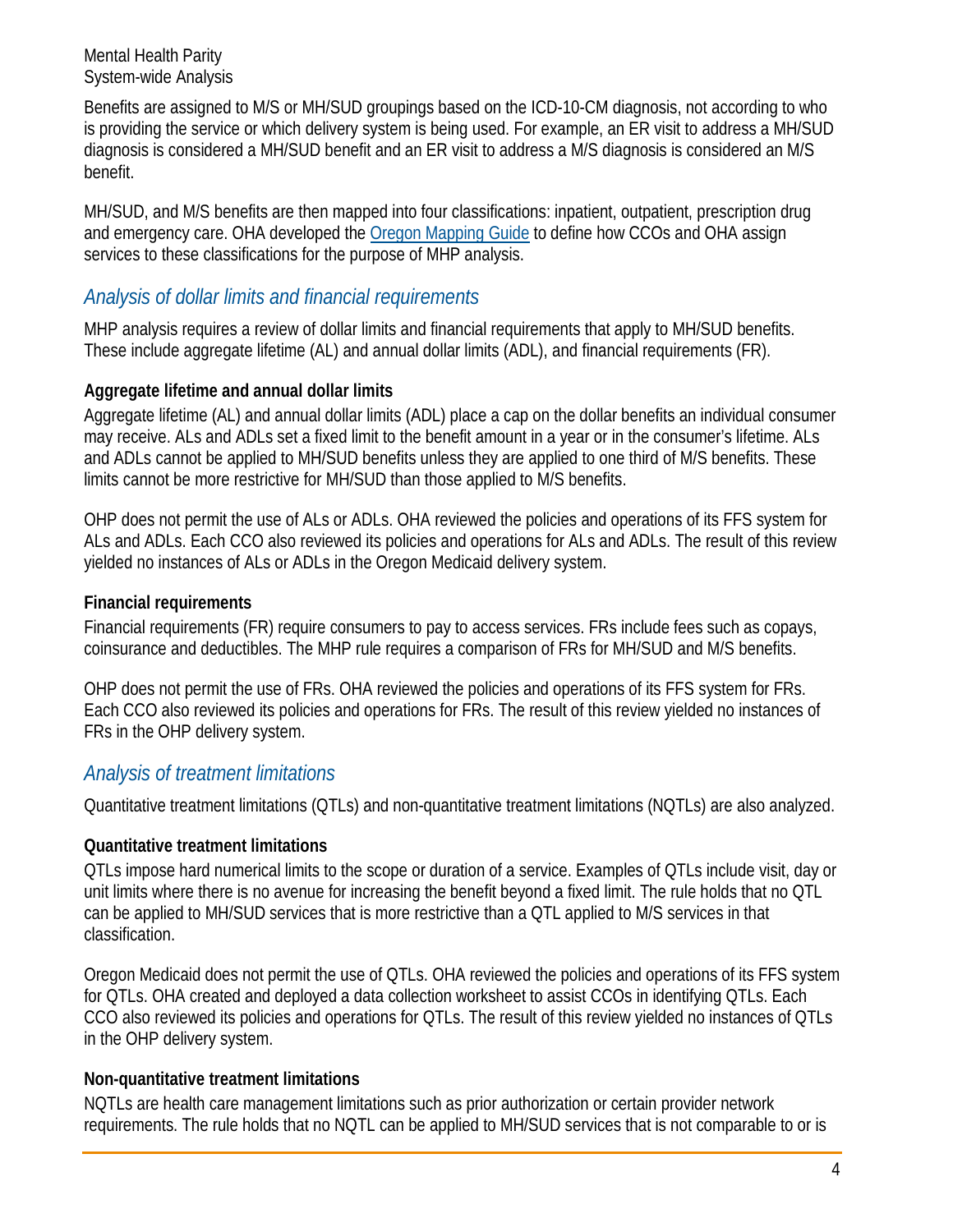more stringent than those applied to M/S services in that classification, in regards to processes, strategies, evidentiary standards, or other factors. This standard is applied to a NQTL's policies and procedures as written, and in operation.

Comparability is assessed by classification (e.g., inpatient, outpatient). The comparison is between services addressing a M/S diagnosis and services addressing a MH/SUD diagnosis. The process evaluates the reason a NQTL is used, the evidence that supports its use, and the process for its implementation. The stringency criterion evaluates the rigor of the review process, the evidence for the level of stringency and the consequences when a limitation is applied.

NQTL parity analysis:

- ► Evaluates whether M/S and MH/SUD limits are applied using comparable methods and similar levels of evidence in support of applying the limit and specific rationales and evidence for how stringently the limit is applied.
- ► Requires the collection of detailed information about how CCOs and the FFS systems apply these limitations in policy and in operation.

#### *NQTL types*

OHA examined five NQTLs in the OHP delivery system.

- ► **Provider admission to network limits:** Provider admission criteria impose limits to providers seeking to join a panel of approved providers. Such limits include: closed networks, credentialing, requirements in addition to state licensing, and exclusion of specific provider types.
- ► **Prior authorization for prescription drug limits:** Prior authorization is a means of determining whether dispensing medication will be authorized. Prior authorization of prescription drugs limits the availability of specific medications.
- ► **Out-of-network/out-of-state limits:** Out-of-network and out-of-state limits affect how members access out of network and out of state providers and address how CCOs may ensure the orderly access to providers not in a CCO network.
- ► **Utilization management limits applied to inpatient services:** Utilization management (UM) is typically implemented through prior authorization, concurrent review, and retrospective review (RR). Utilization management may be used to ensure medical necessity of treatments for MH/SUD and M/S treatments. These limits may be analyzed separately for inpatient and outpatient services.
- ► **Utilization management limits applied to outpatient services**: Utilization management limits may be applied to both outpatient and inpatient treatments.

## *NQTL data collection*

In the first phase of the NQTL analysis, OHA developed data collection worksheets based on guidance outlined in the CMS parity toolkit, *Parity Compliance Toolkit Applying Mental Health and Substance Use Disorder Parity Requirements to Medicaid and Children's Health Insurance Programs*. OHA assisted CCOs in gathering operational and policy information to support mental health parity assessments. OHA provided technical assistance in the form of webinars, FAQs, and one-to-one technical assistance calls. All CCOs submitted this documentation prior to October 2017.

In the second phase, OHA developed a questionnaire for each NQTL based on a CMS sample NQTL analysis for UM. For each CCO, OHA:

► Populated the applicable NQTL questionnaire with information provided by the CCO in Phase 1 as well as information about FFS benefits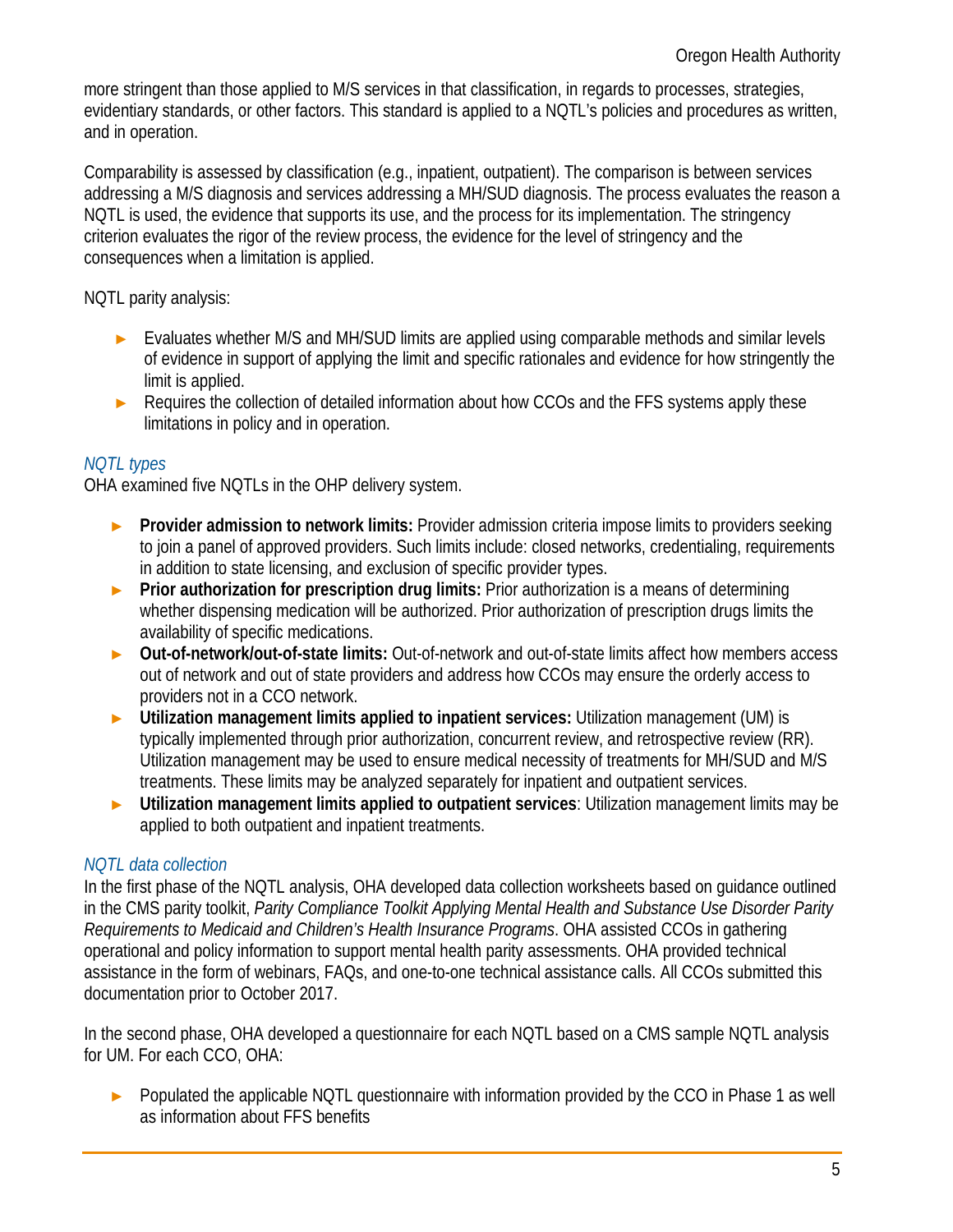- Identified specific additional information needed from the CCO and included questions and prompts to help the CCO gather the needed information. The questions and prompts were tailored to collect the additional information necessary for the NQTL analysis based on the COO and FFS information already collected
- ► Reviewed the revised questionnaires and then conducted individual calls via webinar to discuss the updated information and any outstanding questions
- ► Documented updates to the questionnaires in real-time
- ► Followed up by email as needed to clarify or collect additional information

#### *NQTL analysis*

OHA used the information from the updated questionnaires to compare the processes, strategies, evidentiary standards and other factors for each MH/SUD NQTL as it applies to MH/SUD benefits and M/S benefits, in writing and in operation, in a classification, for each benefit package. The processes, strategies, evidentiary standards and other factors were reviewed for comparability and stringency in writing and in operation.

# <span id="page-7-0"></span>Mental health parity findings

OHA has completed a systematic review of dollar limits, financial requirements and quantitative and nonquantitative treatment limitations on MH/SUD benefits.

# <span id="page-7-1"></span>*Dollar limits*

**The State complies with the rule for the AL and ADL limitation type because no ALs or ADLs were found.** No compliance steps are required.

# <span id="page-7-2"></span>*Financial requirements*

**The State complies with the rule for the FR limitation type because no FRs were found.** No compliance steps are required.

# <span id="page-7-3"></span>*Quantitative treatment limitations*

**The State complies with the rule for the QTL limitation type because no QTLs were found.** No compliance steps are required.

# <span id="page-7-4"></span>*Non-quantitative treatment limitations*

## <span id="page-7-5"></span>**Provider admission to network**

OHA collected and reviewed documentation and information regarding the following potential provider admission NQTLs:

- ► Closed network
- ► Network credentialing
- ► Requirements in addition to state licensing
- ► Provider exclusions

Based upon the documentation and information, there was no evidence of provider admission limitations due to requirements in addition to state licensing or provider exclusions. Accordingly, Oregon's analysis focused on the two remaining NQTLs: Closed Network and Network Credentialing.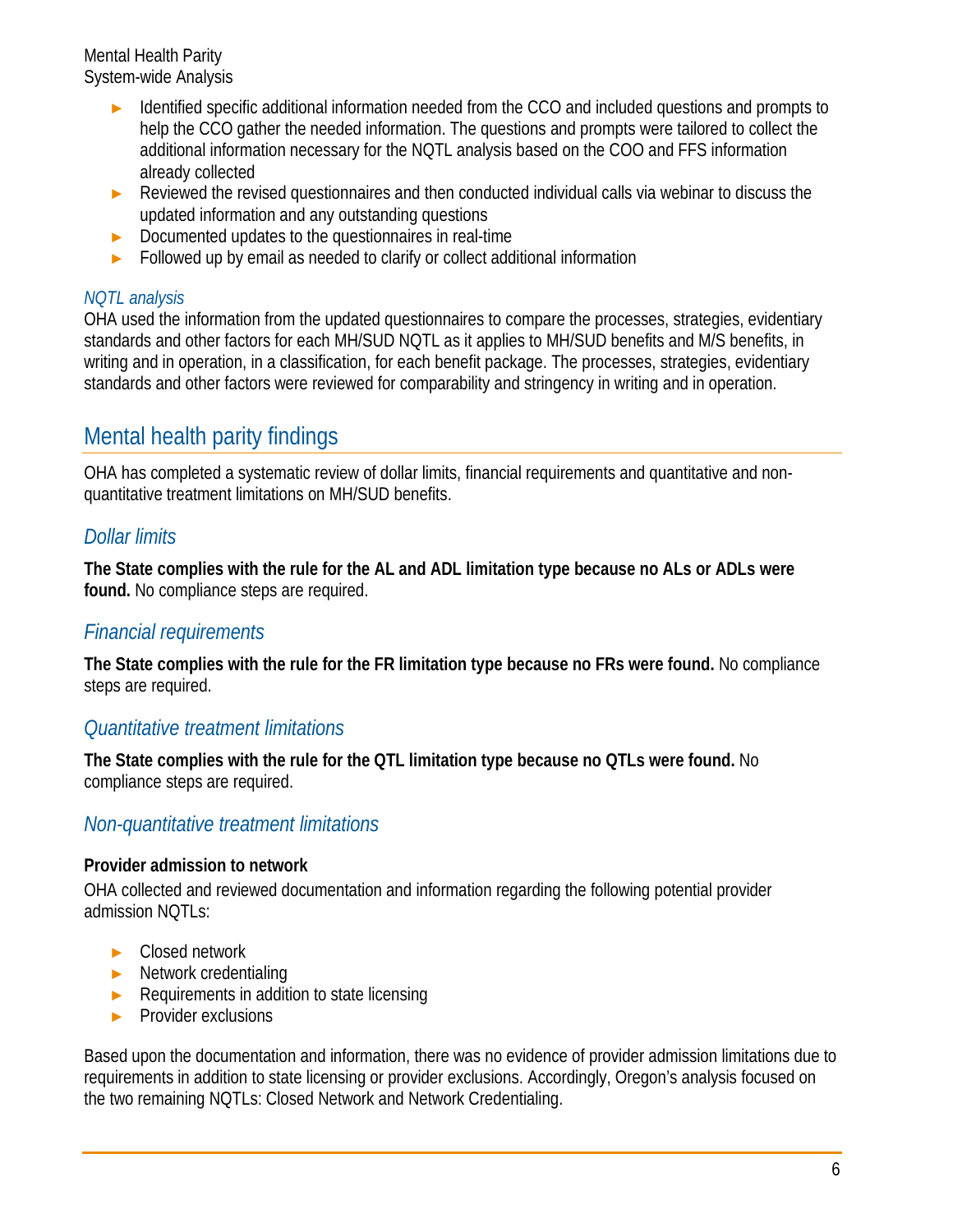For benefit packages A and B, analysis can be conducted for CCO managed MH/SUD benefits and M/S benefits, since both MH/SUD and M/S providers are admitted to the CCO network and the CCO may apply network limits. In contrast, provider network admission limits do not apply to FFS benefits. For that reason, Oregon's analysis for provider admission was completed for the CCO managed benefits in benefit packages CCOA and CCOB (not the carved out MH/SUD services), and the analysis for benefit packages CCOE/CCOG was not conducted.

## *Closed network*

Four CCOs reported that they may close their provider networks to new inpatient MH/SUD and M/S providers, and eight CCOs said they may close their network to new outpatient MH/SUD and M/S providers. No CCOs reported closing their network to only MH/SUD providers. Based on a review of the reasons why CCOs close their provider network, the evidence used by the CCOs to close their network, and the processes used by the CCOs to close their network, OHA determined that the CCOs that close their network do so in compliance with parity.

CCOs close their network when they determine they have an adequate network in order to balance meeting member access to care needs with cost effectiveness and cost control. Four CCOs also use a closed network as a strategy to promote efficiency in provider monitoring and improve provider relations. CCOs apply network closure in accordance with federal regulations and state rules. All CCOs assess network needs and gaps by monitoring network adequacy data and information, such as time and distance standards, provider capacity reports, specialty providers, unmet needs, complaints and grievances, and out-of-network (OON) requests. CCOs all use a committee structure (credentialing, board or network staff) to determine whether to close (or open) the network to new providers. When the CCO closes the network to new providers, providers are denied admission into the CCO network. However, all but two CCOs apply limited exceptions for providers who demonstrate specialized services that fill a particular need. Most CCOs reported that no MH/SUD providers were denied network admission in the last contract year based upon network closure; in comparison, the number of denied MH/SUD providers is significantly fewer than that of denied M/S providers.

## *Credentialing*

All CCOs require inpatient and outpatient MH/SUD and M/S providers to meet credentialing and recredentialing requirements to participate in network. OHA reviewed the reasons why CCOs credential or recredential providers, the evidence used by the CCOs for their credentialing/re-credentialing criteria, and the processes used by the CCOs to credential and re-credential providers. Based on this review, OHA determined that the CCOs apply credentialing and re-credentialing in compliance with parity.

The purpose of conducting credentialing and re-credentialing is to meet federal and state requirements, ensure that providers are able to deliver high quality of care, ensure provider meets minimum competency standards, and ensure members receive safe, medically necessary care. All but two CCOs follow credentialing requirements in national accreditation guidelines (NCQA or URAC). CCOs require MH/SUD and M/S providers to meet credentialing and re-credentialing requirements in order to be admitted to and continue to participate in the CCO's network. The information and documentation new providers are required to complete and submit as part of the credentialing process is substantially the same, and both MH/SUD and M/S providers are given several methods of submitting their application and supporting documentation. The CCOs' credentialing process consistently involves the review and verification of the application and supporting documentation by CCO staff, with the final decision making authority resting with the CCO board or credentialing committee. The credentialing process timeframe for both MH/SUD and M/S providers varies across CCOs, ranging from 2 weeks to 65 days for MH/SUD providers and 2 week to 90 days for M/S providers. Differences in the average length of credentialing and re-credentialing processes were between CCOs. Within each CCO, the average length of time for credentialing and re-credentialing MH/SUD providers was comparable to or less than for M/S providers. Re-credentialing for both MH/SUD and M/S providers is conducted at least every three years, with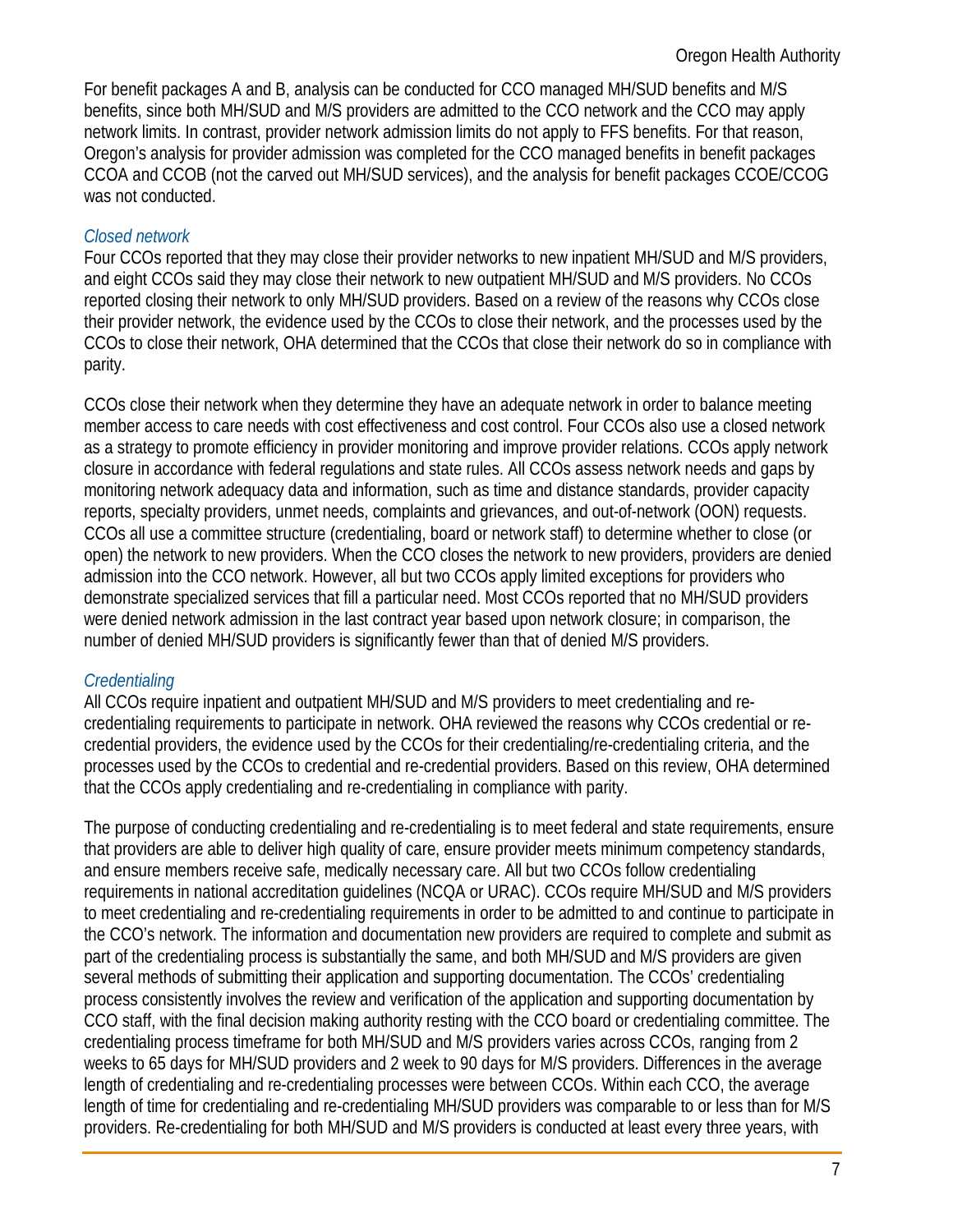the exception of one CCO, which conducts re-credentialing for MH/SUD and M/S providers at least every two years. Failure of MH/SUD and M/S providers to meet credentialing and re-credentialing requirements results in exclusion from the CCO's network. All but one CCO have an appeal process in place for MH/SUD and M/S providers to challenge credentialing and re-credentialing decisions. OHA will work with the CCO that does not appear to have an appeal process in place for providers to challenge credentialing and re-credentialing decision to develop a corrective action plan. Within each CCO, MH/SUD providers have been less impacted by credentialing and re-credentialing denials and terminations than their M/S provider counterparts.

# <span id="page-9-0"></span>**Prior authorization for prescription drugs**

All CCOs require prior authorization (PA) of certain MH/SUD and M/S prescription drugs, and OHA requires PA of certain MH carve out drugs. OHA reviewed the reasons why CCOs and OHA apply PA criteria to certain MH/SUD and M/S prescription drugs, the evidence used to establish PA criteria, and the processes used by the CCOs and OHA to develop and apply PA criteria. Based on this review OHA determined that, for all CCOs and the state, application of PA criteria to certain MH/SUD and M/S drugs is in compliance with parity requirements.

CCOs apply PA to promote the appropriate and cost-effective use of both MH/SUD and M/S prescription drugs. The state applies PA to certain MH FFS carve out drugs to promote appropriate treatment. While the state does not consider cost in developing PA criteria for MH drugs, this is less stringent than M/S so is not a parity concern. Evidence used by the CCOs and the state to determine which MH/SUD and M/S drugs are subject to PA includes FDA prescribing guidelines, medical evidence, best practices, professional guidelines, and P&T Committee review and recommendations. PA requests for both MH/SUD and M/S drugs may be submitted by fax and at least one other mode (online, phone, and/or mail) and are responded to within 24 hours. For both MH/SUD and M/S drugs, most PA criteria require clinical documentation such as chart notes. Failure to obtain PA for MH/SUD and M/S drugs subject to prior authorization may result in no reimbursement for the drug. Overall, the percent of MH/SUD drugs subject to PA requirements is comparable to M/S drugs. In addition, the percent of PA denials that are overturned on appeal are comparable for MH/SUD and M/S drugs.

## <span id="page-9-1"></span>**Out-of-network/out-of-state limits**

All CCOs provide out-of-network (OON) and out-of-state (OOS) benefits, and OHA provides OOS benefits. OHA reviewed the reasons why CCOs and OHA establish standards for non-emergency OON/OOS benefits, the evidence used to establish the standards, and the application of those standards. Based on this review, OHA determined that the state and all but one CCO is in compliance with parity requirements for benefit packages A and B. OHA will work with the one CCO that does not appear to be providing OON/OOS benefits in accordance with parity to develop a corrective action plan as needed.

Four CCOs have an open network for both MH/SUD and M/S. This means that any service delivered by an OON Medicaid provider is treated identically to network providers from a coverage standpoint. In other words, if the benefit is covered and properly delivered, billed and authorized, the provider will be paid for those services at the FFS rate. The purpose of having an open network is to ensure that members have access to appropriate quality care. Two of the CCOs with an open network require prior authorization for OOS for both MH/SUD and M/S benefits. The other two CCOs with an open network require prior authorization for OOS for M/S benefits but not MH/SUD benefits. For these two CCOs, given that the requirement for MH/SUD is less stringent than for M/S, this is not a parity concern. For the CCOs without an open network, the CCO seeks to maximize the use of in-network providers because the CCO's provider network consists of local providers that have been credentialed and contracted with the CCO. While the state has not established a network of MH/SUD providers, the state seeks to maximize the use of in-state providers for similar reasons.

The CCO's purpose for providing OON and/or OOS coverage (as applicable to the CCO) is to provide needed MH/SUD and M/S benefits when they are not available in-network or in-state (as applicable). Similarly, for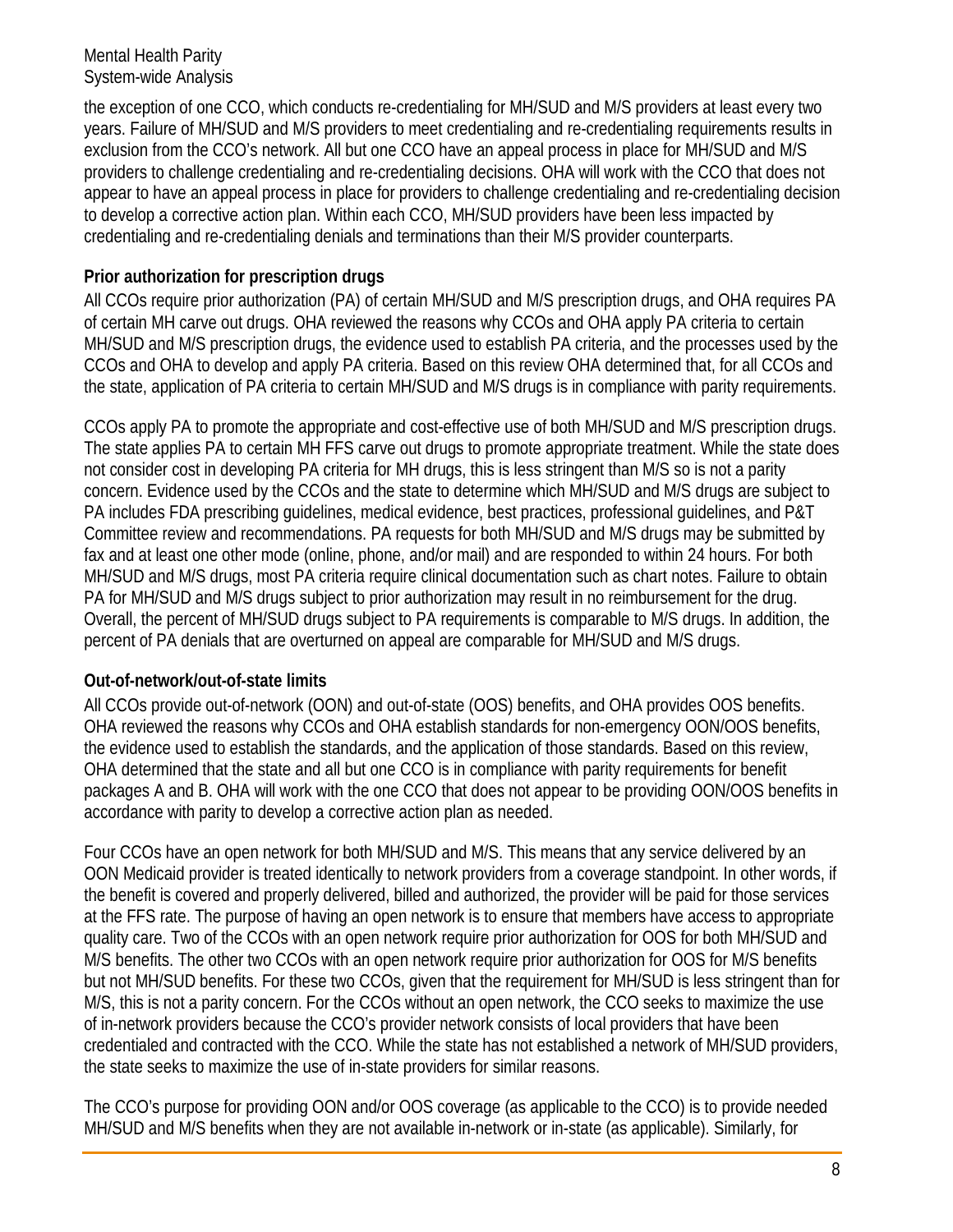MH/SUD FFS benefits, the state provides OOS coverage to provide needed benefits when they are not available in-state. For both MH/SUD and M/S non-emergency OON and/or OOS benefits (as applicable to the CCO), the CCO (and the state for FFS MH/SUD OOS benefits) requires prior authorization to determine medical necessity and to ensure no in-network/in-state providers are available to provide the benefit. OON/OOS coverage requirements are based on federal and state requirements, including OAR (for both the state and the CCO) and the CCO contract (for the CCO).

Requests for non-emergency MH/SUD and M/S OON and/or OOS benefits (as applicable to the CCO/state) are made through the CCO/state prior authorization process and are reviewed for medical necessity and innetwork/in-state coverage. The prior authorization timeframes (14 days for standard requests and 72 hours for urgent requests) apply. OOS FFS MH/SUD providers are reimbursed the Medicaid FFS rate. If the OOS FFS MH/SUD provider is not enrolled in Oregon Medicaid, the provider must enroll in Oregon Medicaid. Similarly, all the CCOs require OON/OOS providers to be enrolled with Oregon Medicaid. Several CCOs stated that if the OON/OOS MH/SUD or M/S provider does not agree to the FFS rate, then the CCO will establish a single case agreement (SCA). Two CCOs also establish a SCA at the provider's request.

For both MH/SUD and M/S, if a request for a non-emergency OON and/or OOS benefit (as applicable to the CCO/state) does not meet applicable criteria, it will not be authorized, and/or payment for the service will be denied by the CCO/state. Members and providers may appeal the denial of OON/OOS authorization requests/non-payment of OON/OOS services to the CCO/state as applicable. While the state does not have statistics regarding OOS requests, most of the CCOs provided information on MH/SUD and/or M/S OON/OOS requests, denials, and appeal overturn rates. For those that provided information on both MH/SUD and M/S OON/OOS requests, the information on denial rates and appeal overturn rates is comparable.

Similar to the analysis for benefit packages A and B, OHA reviewed the reasons why CCOs and OHA establish standards for non-emergency OON/OOS benefits, the evidence used to establish the standards, and the application of those standards. Based on this review, OHA determined that, for benefit packages E and G, the state and all but two CCOs apply OON/OOS standards in compliance with parity requirements. OHA will work with the two CCOs that do not appear to be providing OON/OOS benefits in compliance with parity to develop a corrective action plan as needed.

## <span id="page-10-0"></span>**Utilization management limits applied to inpatient services**

All MH/SUD and M/S inpatient (IP) benefits require notification (emergency admissions), PA and/or concurrent review (CR) to confirm coverage, assure services are medically necessary and delivered in the least restrictive environment, which also reduces overutilization of these high cost services. Qualified individuals review documentation that supports the medical necessity of an MH/SUD and M/S authorization request relative to OARs, HERC PL and guidelines, and evidence-based medical necessity or level-of-care criteria (e.g., ASAM). The frequency of MH/SUD and M/S IP UM is tied to the individual's condition, the treatment setting, reimbursement approach and the expected rate of improvement or anticipated discharge. The failure to obtain authorization may result in non-coverage. In addition to federally required appeal and fair hearing processes, retrospective review (RR), reconsideration and other exception processes are available when authorization requests are denied. For both MH/SUD and M/S the stringency with which UM is conducted is monitored through appeal overturn rates, supervision, chart review or formal inter-rater reliability testing. Based on the parity review, OHA plans to strengthen the evidence base for certain medical necessity criteria and the frequency of UM, standardize RR and appeal processes, improve the consistency of criteria application and assure only peers make denial determinations for MH/SUD. Inclusive of the OHA action plans, the application of UM to IP MH/SUD benefits in benefit packages A, B, E and G is compliant with parity requirements.

## <span id="page-10-1"></span>**Utilization management limits applied to outpatient services**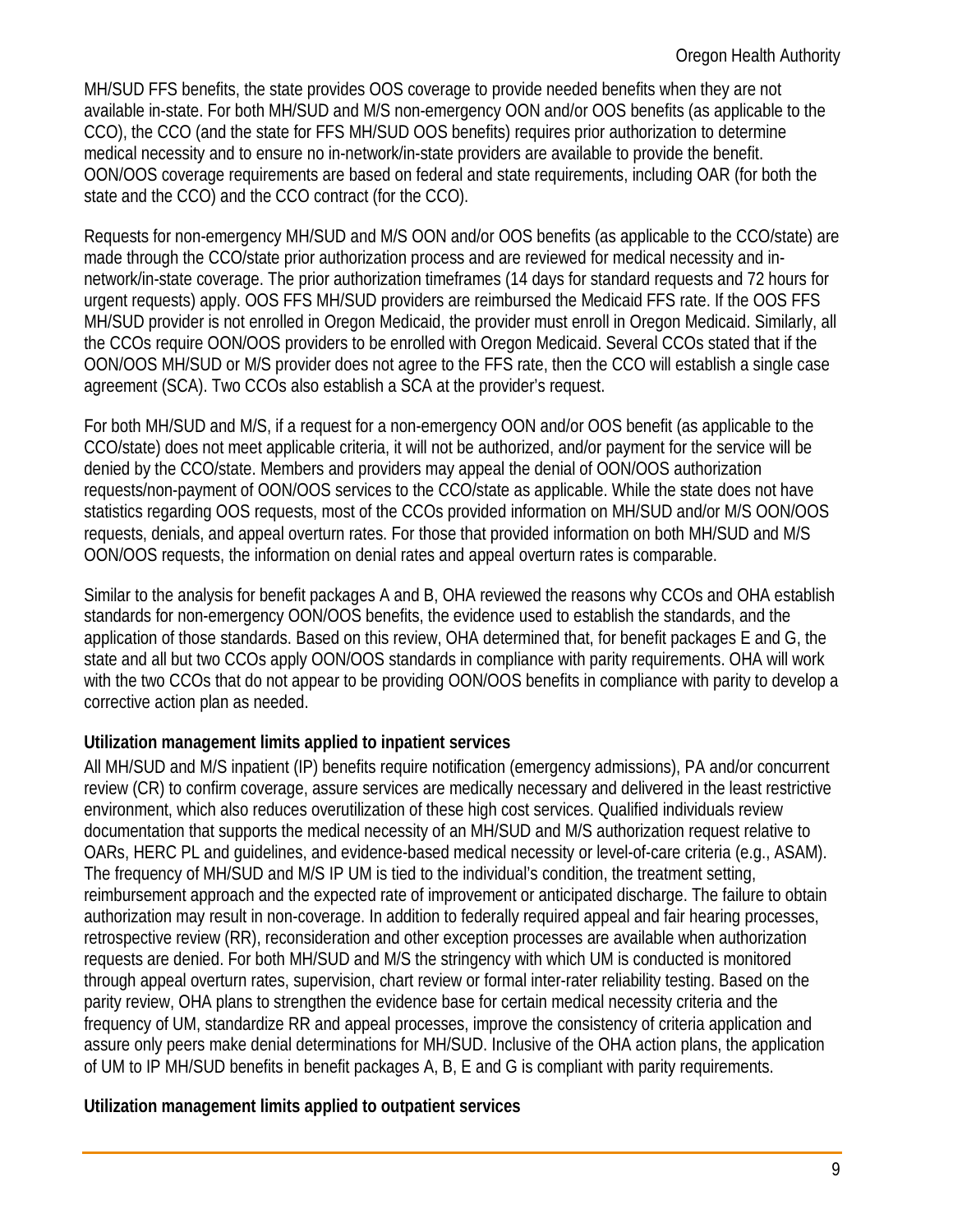Utilization management of outpatient MH/SUD and M/S Home and Community-Based Services (HCBS) benefits is required to meet federal requirements that Person-Centered Service Plans (PCSPs) provide benefits in the least restrictive environment. A qualified team that includes the participant develops PCSPs within 90 days for both MH/SUD and M/S. The PCSP is based on an assessment and other relevant supporting documentation and is reviewed no less than annually. The failure to obtain authorization may result in noncoverage. Federally required appeal and fair hearing processes are available to members when authorization requests are denied; and RR or reconsideration processes are also available for certain MH/SUD benefits. For both MH/SUD and M/S the stringency with which outpatient UM is conducted is monitored through quality reviews and appeal overturn rates.

Some non-HCBS MH/SUD and M/S outpatient services are assigned UM because medical necessity review offers an opportunity to confirm coverage, evaluate the safety of certain outpatient services and/or prevent overutilization that has been identified by specific medical necessity criteria or in utilization reports. Qualified individuals review documentation that supports the medical necessity of a MH/SUD and M/S authorization request relative to OARs, the Prioritized List of Health Services and Guideline Notes, and evidence-based medical necessity criteria. The frequency of MH/SUD and M/S UM is tied to the individual's condition and the expected rate of improvement. The failure to obtain authorization may result in non-coverage. In addition to federally required appeal and fair hearing processes, RR, reconsideration and other exception processes are available when authorization requests are denied. For both MH/SUD and M/S, the stringency with which outpatient UM is conducted is monitored through appeal overturn rates, supervision, chart review or formal inter-rater reliability testing. Based on the parity review, OHA plans to strengthen the evidence base for certain medical necessity criteria and the frequency of UM, standardize RR and appeal processes, improve the consistency of criteria application and assure only peers make denial determinations for MH/SUD. Inclusive of the OHA action plans, the application of UM to outpatient MH/SUD HCBS and non-HCBS benefits in benefit packages A, B, E and G is compliant with parity requirements.

# <span id="page-11-0"></span>Availability of information

The MHP rule has two requirements for the availability of information for MH/SUD benefits:

- 1. The criteria for medical necessity determinations; and
- 2. The reason for any denial of a MH/SUD benefit.

## **Criteria for medical necessity determinations**

Under parity, the criteria for medical necessity determinations for MH/SUD benefits must be made available to consumers and contracted providers upon request. Oregon CCOs are already subject to a similar requirement under Medicaid managed care rules (42 CFR §438.236(c)). CMS has indicated that entities operating under the managed care rules will be deemed compliant with the parity rule.

Criterial for medical necessity determinations may be requested as follows:

| <b>CCO</b>                     | <b>Medical Necessity Contact</b>   |
|--------------------------------|------------------------------------|
| <b>Advanced Health</b>         | Benefitinfo@advancedhealth.com     |
| <b>AllCare Health</b>          | behavioralhealth@allcarehealth.com |
| <b>Cascade Health Alliance</b> | MHSUDBenefits@cascadecomp.com      |
| Columbia Pacific CCO           | cswebcolumbia@careoregon.org       |
| Eastern Oregon CCO             | memberservices@gobhi.net           |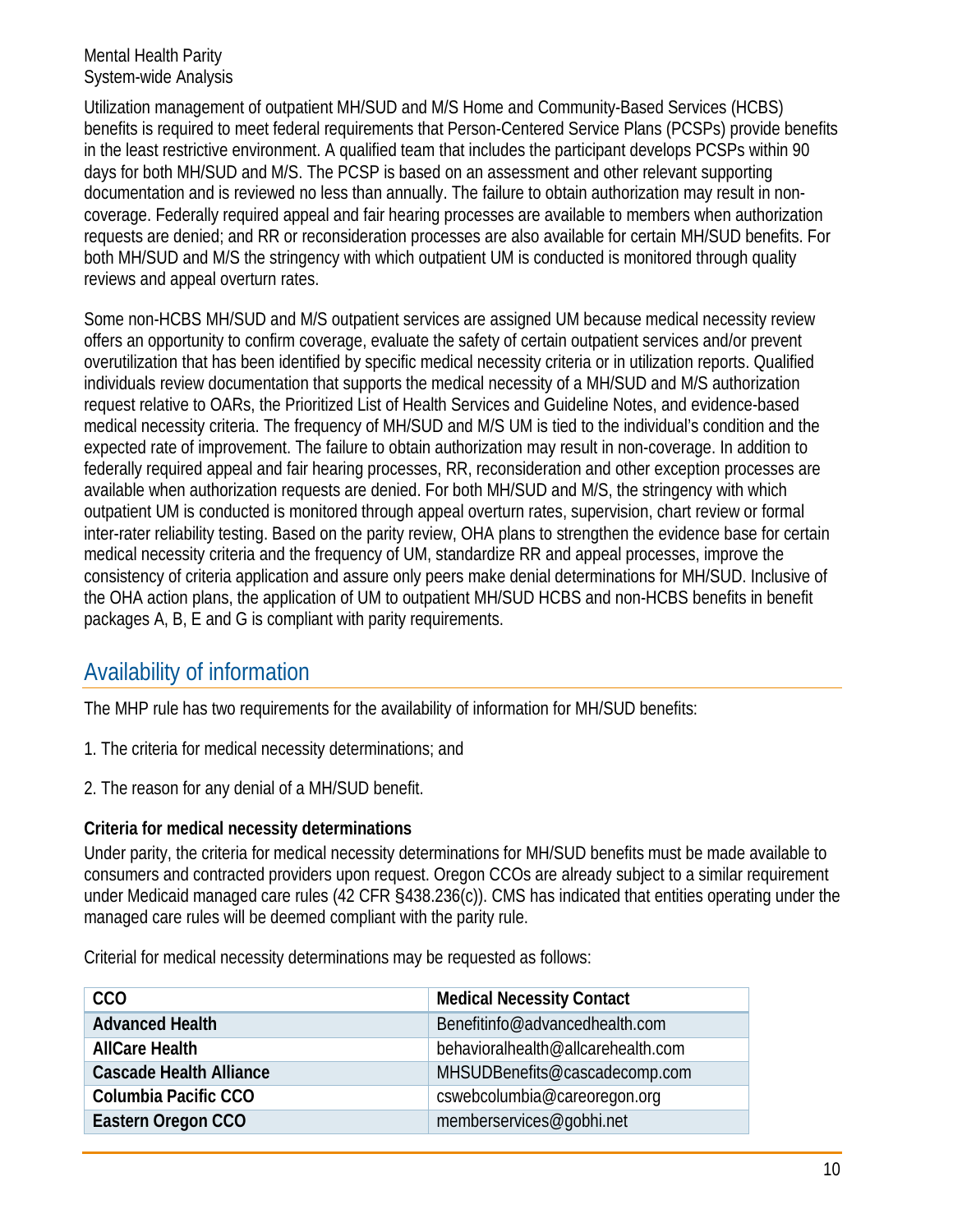| <b>CCO</b>                                 | <b>Medical Necessity Contact</b>       |
|--------------------------------------------|----------------------------------------|
| <b>Health Share of Oregon</b>              | MHParity@healthshareoregon.org         |
| <b>Intercommunity Health Network</b>       | carecoordinationteam@samhealth.org     |
| <b>Jackson Care Connect</b>                | cswebjackson@careoregon.org            |
| PacificSource - Central Oregon             | Communitysolutionscs@pacificsource.com |
| PacificSource - Columbia Gorge             | Communitysolutionscs@pacificsource.com |
| PrimaryHealth                              | info@primaryhealthfamily.com           |
| <b>Trillium Health</b>                     | MMCS@Trilliumchp.com                   |
| Umpqua Health                              | UHAMemberServices@UmpquaHealth.com     |
| Willamette Valley Community Health CCO     | info@mvipa.org                         |
| <b>Yamhill Community Care Organization</b> | bhauthorizations@co.yamhill.or.us      |

Criteria for medical necessity determinations for the Fee-for-service system may be requested from bhpocpa.auths@dhsoha.state.or.us.

## **Reason for any denial of services**

The reason for any denial of payment for a MH/SUD benefit must be made available to the consumer. CCOs must provide a notice of adverse benefit determination, including the right of the enrollee to receive the reason for any denial of payment (as in 42 CFR §438.404).

Oregon Medicaid implements this requirement in Oregon Administrative Rule under the Notice of Adverse Benefit Determination Requirements rule (OAR 410-141-3240). This OAR may be viewed at [https://secure.sos.state.or.us/oard/viewSingleRule.action?ruleVrsnRsn=239762.](https://secure.sos.state.or.us/oard/viewSingleRule.action?ruleVrsnRsn=239762)

# **Ongoing monitoring**

Ongoing monitoring of mental health parity is built into OHA processes. The contracts governing CCOs already require that CCOs comply with federal regulation. The 2018 CCO contract includes the requirement that CCOs comply with the provisions of the Medicaid Parity Final Rule (CMS-2333-F). CCO delivery systems will be monitored using the CCO compliance structure. OHA will conduct a review of the OHP delivery system on an annual basis.

# <span id="page-12-0"></span>Acronyms for Mental Health Parity Reports/Assessments

| <b>AL/ADLs</b>   | Aggregate Lifetime or Annual Dollar Limits                                      |
|------------------|---------------------------------------------------------------------------------|
| <b>ASAM</b>      | American Society of Addiction Medicine                                          |
| <b>CCO</b>       | <b>Coordinated Care Organization</b>                                            |
| <b>CHIP</b>      | Children's Health Insurance Program                                             |
| <b>CMS</b>       | <b>Centers for Medicare &amp; Medicaid Services</b>                             |
| <b>CR</b>        | <b>Concurrent Review</b>                                                        |
| <b>FDA</b>       | Food and Drug Administration                                                    |
| <b>FFS</b>       | Fee-for-Service                                                                 |
| <b>FR</b>        | <b>Financial Requirement</b>                                                    |
| <b>HCBS</b>      | Home and Community-Based Services                                               |
| <b>HSD</b>       | <b>Health Systems Division</b>                                                  |
| <b>ICD-10-CM</b> | International Classification of Diseases, Tenth Revision, Clinical Modification |
| IP               | Inpatient                                                                       |
| M/S              | Medical/Surgical                                                                |
| <b>MCG®</b>      | Milliman Care Guidelines <sup>®</sup>                                           |